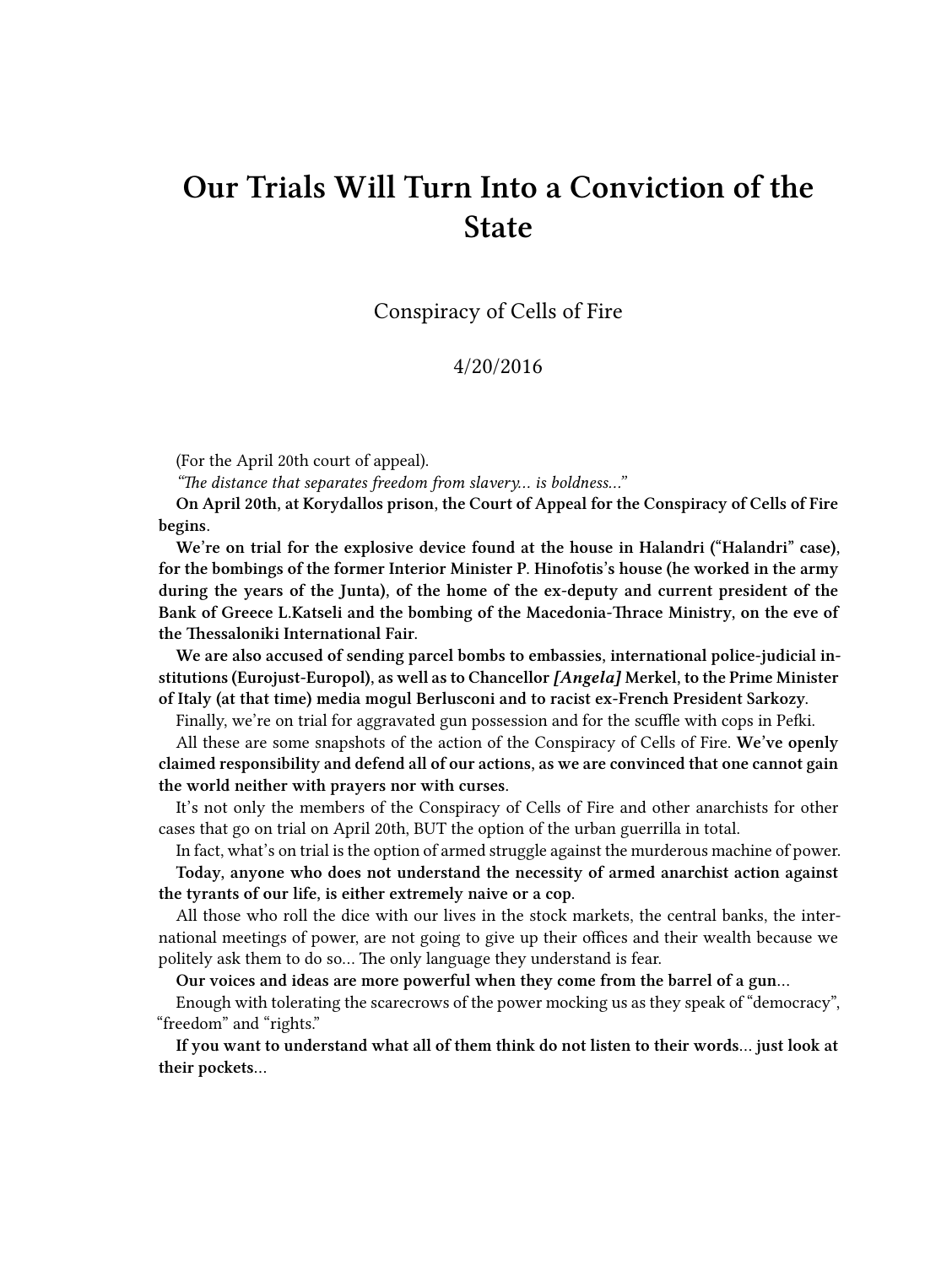They are the same ones who have imposed a murderous financial dictatorship strangling our life every day, pushing some people to resignment and others to suicide.

They are the same ones who send armies and turn whole countries into mass graves favoring the interests of oil and multinational corporations.

They are the same ones who run the propaganda and the spectacle which is turning lies into the truth, life as digital fakeness and happiness in mobile phone accessories.

No peaceful protest, no left wing illusion is going to overturn power from its throne.

**The question that often sounds like a dirge "and how is the world going to change?" is crappy, defeatist and cowardly… Anyone who wants to change her life and the world, gets armed and becomes the answer.**

On April 20th the judicial Inquisition wants to elicit from us, a sign of remorse, a sign of truce…

We were locked in cells, they moved us into the isolation section, they arrested and imprisoned our relatives, we are being on trial inside the prisons BUT we're not going to be at peace with death and subjugation…

## **The Conspiracy of Cells of Fire will be reconstructed and will be back on the attack…**

*"The ugliness of power has been analyzed and interpreted by every generation and every aspect… What is happening today does not need further analysis, it needs actions…"*

LONG LIVE THE CONSPIRACY OF CELLS OF FIRE

LONG LIVE THE INFORMAL ANARCHIST FEDERATION (F.A.I.)

LONG LIVE THE ANARCHIST URBAN GUERRILLA

**The members of the Conspiracy of Cells of Fire – FAI / IRF**

**Olga Economidou**

**Giorgos Polydoros**

**Christos Tsakalos**

**Gerasimos Tsakalos**